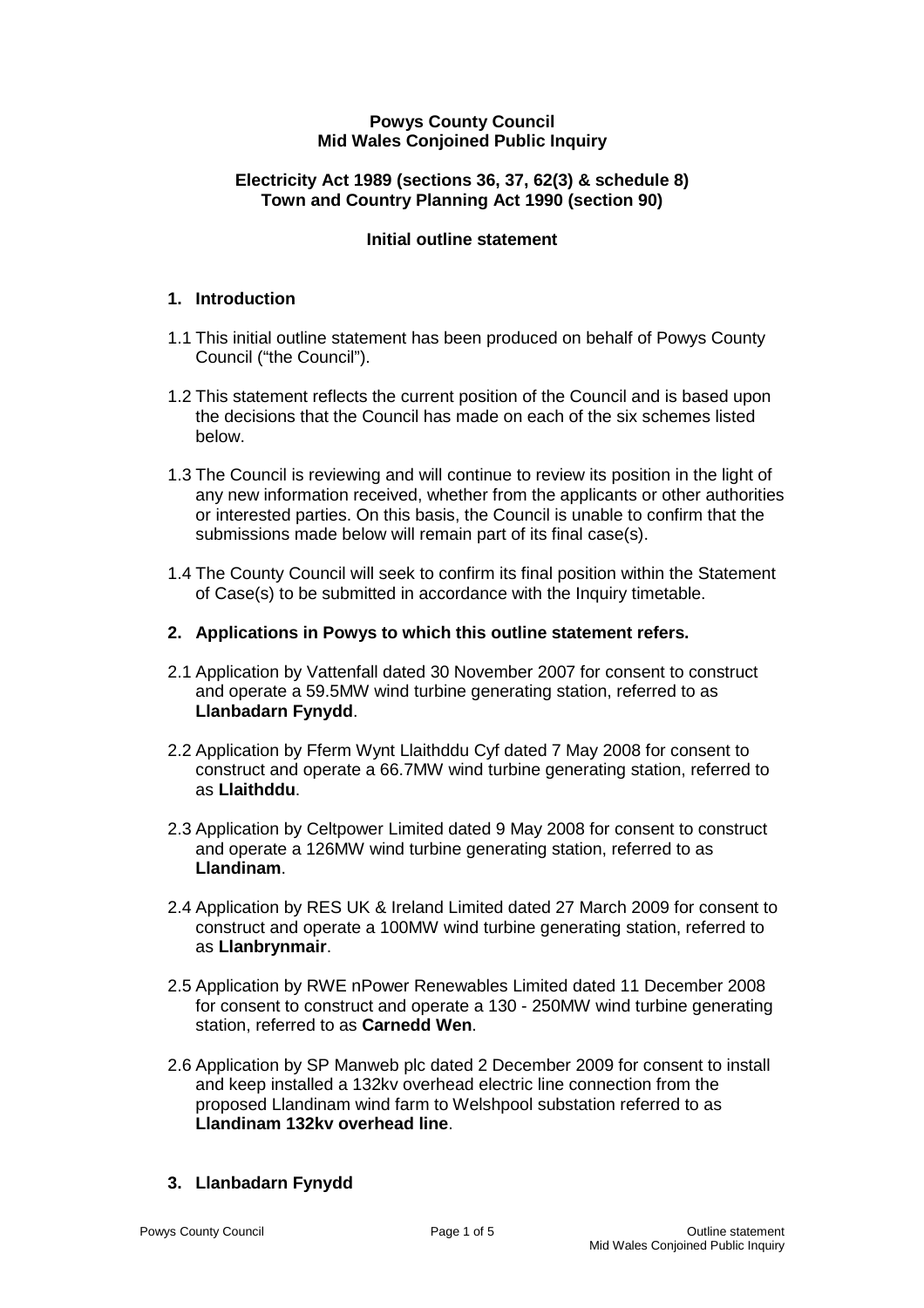- 3.1 In March 2012, the Council's position was that the transportation delivery route chosen by the applicant had significant unresolved issues.
- 3.2 in relation to the trunk road objection, the County Council that Supplementary Environmental Information (SEI) in the form of a Strategic Traffic Management Plan ("STMP") and access drawings is being prepared. The County Council, therefore, maintains its objection at this time, but will review the further material upon receipt.
- 3.3 In respect of the local highway network, until such time that it can be demonstrated that the network can accommodate the development, the Council maintains its objection on this ground.
- 3.4 The Council believes that the proposal will have an unacceptable landscape and visual impact including an associated detrimental effect on tourism and other economic factors. The Council is securing further advice and will seek to confirm its position in the formal statement of case.
- 3.5 The Council objected on the grounds that there was a lack of certainty as to whether the proposed developments would contribute to or result in the necessity for significant grid infrastructure development which may have the potential for further adverse impact on the landscape and the visual, economic and environmental well-being of the area. The Council is securing further advice and will seek to confirm its position in the formal statement of case.

## **4. Llaithddu**

- 4.1 In September 2012, the Council regarded the proposed transportation route as being unacceptable.
- 4.2 In relation to the trunk road objection, the County Council understands that SEI in the form of an STMP is being prepared. The Council therefore maintains its objection at this time, but will review the further material upon receipt.
- 4.3 The Council objected because of concerns raised in relation to the likely levels of disruption envisaged on the highway network and the consequent detrimental impact on the amenities of Powys residents and businesses. The Council is securing further advice on this matter and will seek to confirm its position in the formal statement of case.
- 4.4 In the light of concerns expressed by the Countryside Council for Wales (CCW) regarding cumulative impacts and lack of mitigation, the Council objected on landscape and visual impact grounds. The Council is securing further advice and will seek to confirm its position in the formal statement of case.
- 4.5 The Council objects on the grounds that the proposed development would have an unacceptable adverse impact on curlews.
- 4.6 The Council objects on the basis that there is presently insufficient information to demonstrate that the proposed development would not have an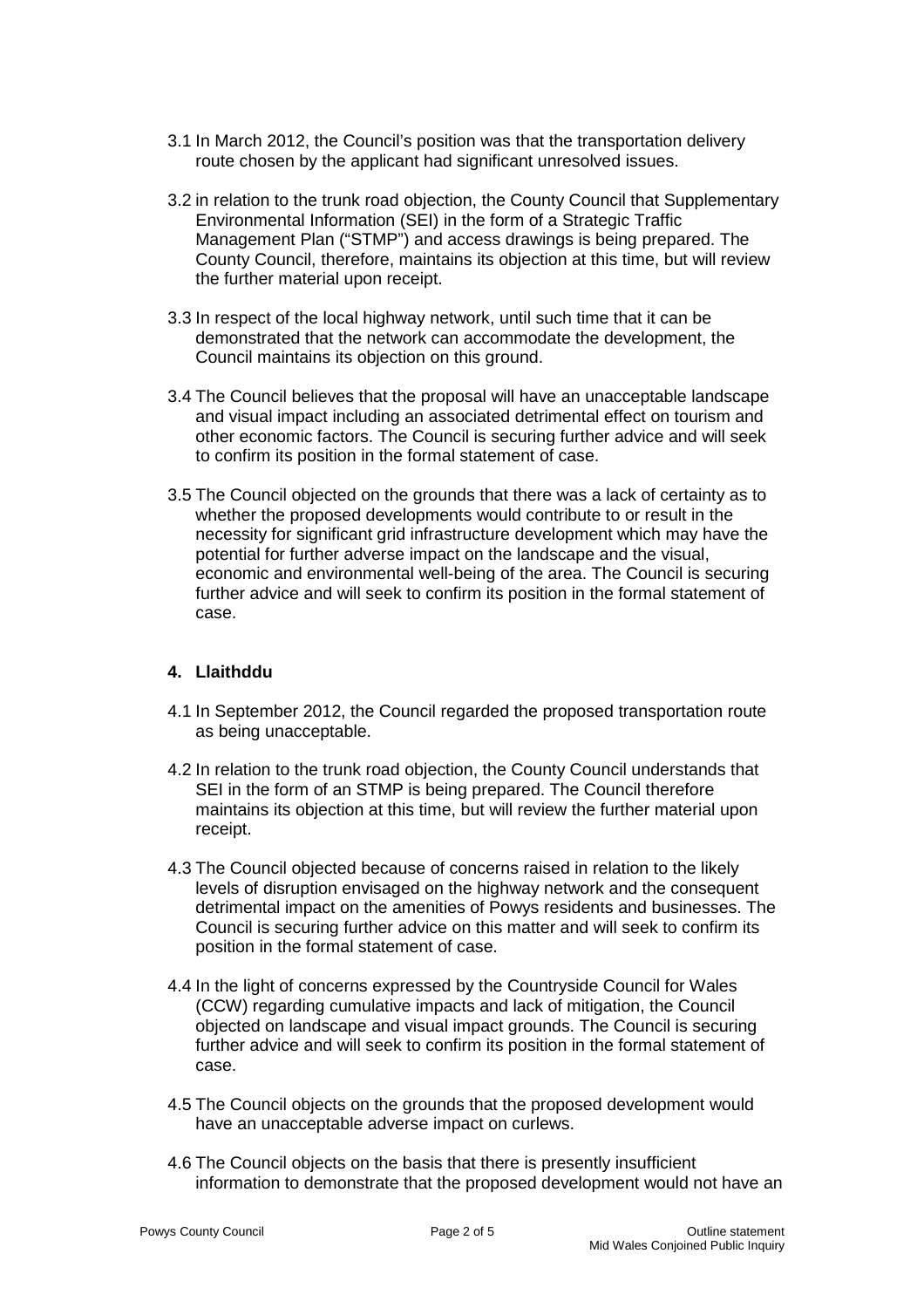unacceptable impact on the hydrology and peat resource in relation to the site. The Council is securing further advice and will seek to confirm its position in the formal statement of case.

- 4.7 The Council objected on the grounds that there was insufficient information to demonstrate that there will not be unacceptable adverse noise impacts. It is understood that the Council is likely to be able to confirm that conditions to control noise aspects will be able to be agreed prior to the inquiry. On this basis, it is likely that the Council will remove this as a ground of objection.
- 4.8 In the light of the objection made by the CCW, the County Council objected on the grounds that insufficient information was submitted to demonstrate that there was no obvious reason why a grid connection would not be possible. The County Council is securing further advice and will seek to confirm its position in the formal statement of case.
- 4.9 The Council continues to consider other grounds of objection such as socioeconomic impact. The Council is securing further advice on this matter and will seek to clarify the matters within the formal statement of case.

#### **5. Llandinam**

- 5.1 In September 2012, the County Council considered that the transportation route was unacceptable.
- 5.2 It relation to the trunk road objection, it is the County Council's understanding that the applicant is preparing SEI in the form of a revised Traffic Management Plan. The County Council, therefore, maintains its objection at this time, but will review the further material upon receipt.
- 5.3 In respect of the local highway network, until such time that it can be demonstrated that the network can accommodate the development, the Council maintains its objection.
- 5.4 The Council objects on the grounds that the proposal would have an unacceptable landscape and visual impact.
- 5.5 The Council objects on the grounds that the proposed development would have an unacceptable adverse impact on interests of biodiversity.
- 5.6 The Council objects on the grounds that there is insufficient information to demonstrate that the proposed development would not have an unacceptable impact on hydrology and peat resource. The Council is securing further advice and will seek to confirm its position in the formal statement of case.
- 5.7 The Council objected on the grounds that there was insufficient information to demonstrate that there will not be unacceptable adverse noise impacts. The Council hopes to agree conditions to control noise aspects prior to the inquiry. If so, the Council will withdraw its objection on this ground.
- 5.8 The Council objects on the grounds that the proposed development would have a detrimental impact on cultural heritage. The Council is securing further advice and will seek to confirm the position in the formal statement of case.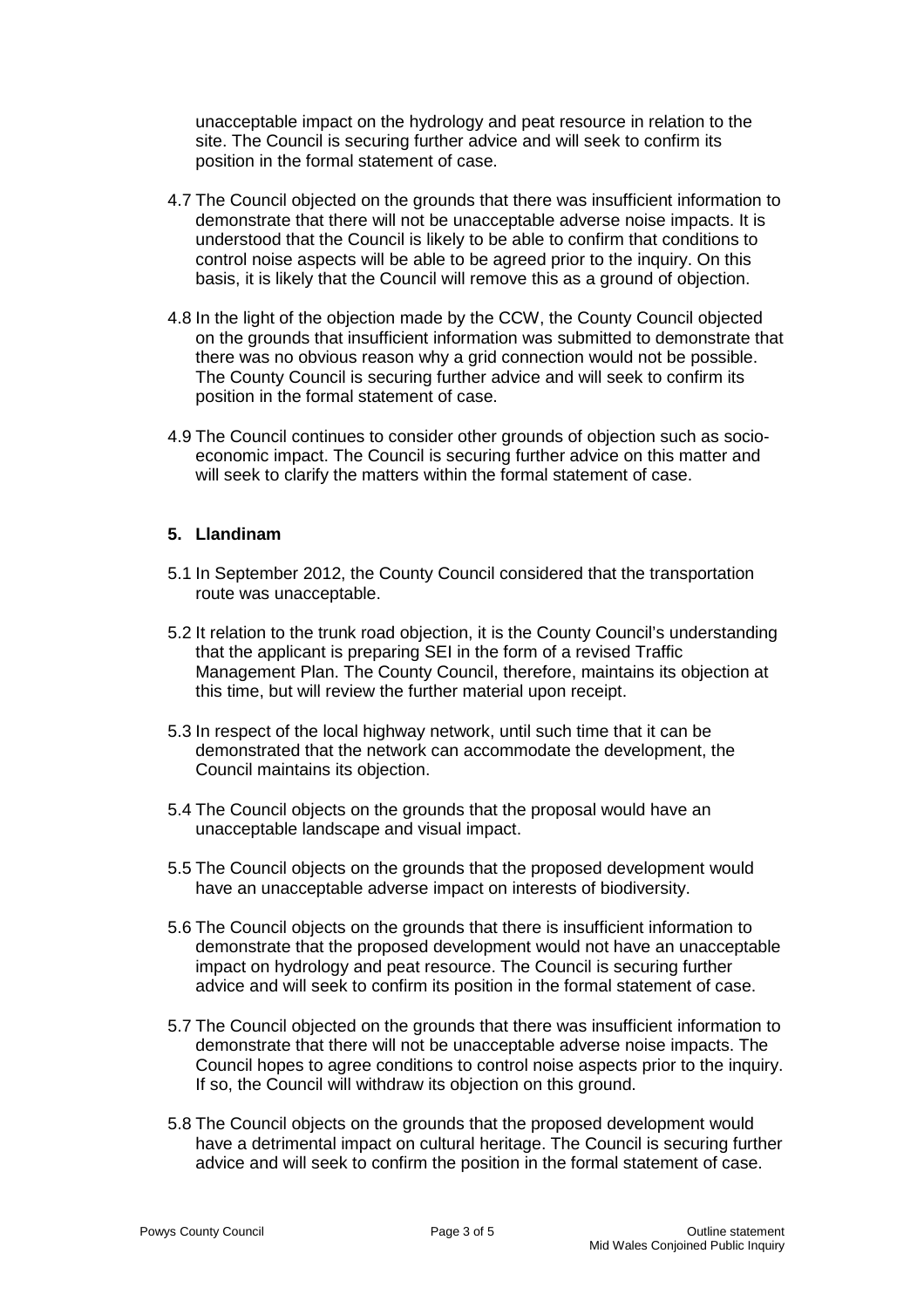5.9 The Council continues to consider other grounds of objection such as socioeconomic impact. The Council is securing further advice on this matter and will seek to clarify the matter within the formal statement of case.

## **6. Llanbrynmair**

I

- 6.1 In September 2012, the Council objected on the grounds that the proposed development would have an unacceptable impact on the local highway network. The County Council understands that SEI is being prepared. The Council, therefore, maintains its objection at this time, but will review the further material upon receipt.
- 6.2 The Council objects on the grounds that the proposal would have an unacceptable landscape and visual impact.
- 6.3 The Council objects on the grounds that the proposed development would have an unacceptable ecological and ornithological impact. The Council is securing further advice and will seek to confirm its position within the formal statement of case.
- 6.4 The Council currently objects on the grounds of hydrological impacts. The Council is securing further advice and will seek to confirm its position within the formal statement of case.
- 6.5 The Council objects on the grounds that the proposed development would have a detrimental impact on cultural heritage. The Council is securing further advice and will seek to confirm its position within the formal statement of case.
- 6.6 In the light of the CCW response, the County Council objects on the grounds that insufficient information has been submitted to demonstrate that there is no obvious reason why a grid connection would not be possible. The Council is securing further advice and will seek to confirm its position in the formal statement of case.
- 6.7 The Council continues to consider other grounds of objection such as socioeconomic impact. The Council is securing further advice on this matter and will seek to clarify the matter within the formal statement of case.

# **7. Carnedd Wen**

- 7.1 In March 2012, the Council's position was that it objected on transportation grounds. The County Council understands that Supplementary Environmental Information (SEI) in the form of an STMP is being prepared. The Council, therefore, maintains its objection at this time, but will review the further material upon receipt.
- 7.2 The Council objects on the grounds of the grounds of the proposed development's ecological impacts. The Council is aware that the applicant is preparing SEI to address this issue and will consider such material upon receipt.
- 7.3 The Council objects on the grounds of unacceptable landscape and visual impact including an associated detrimental effect on tourism and other